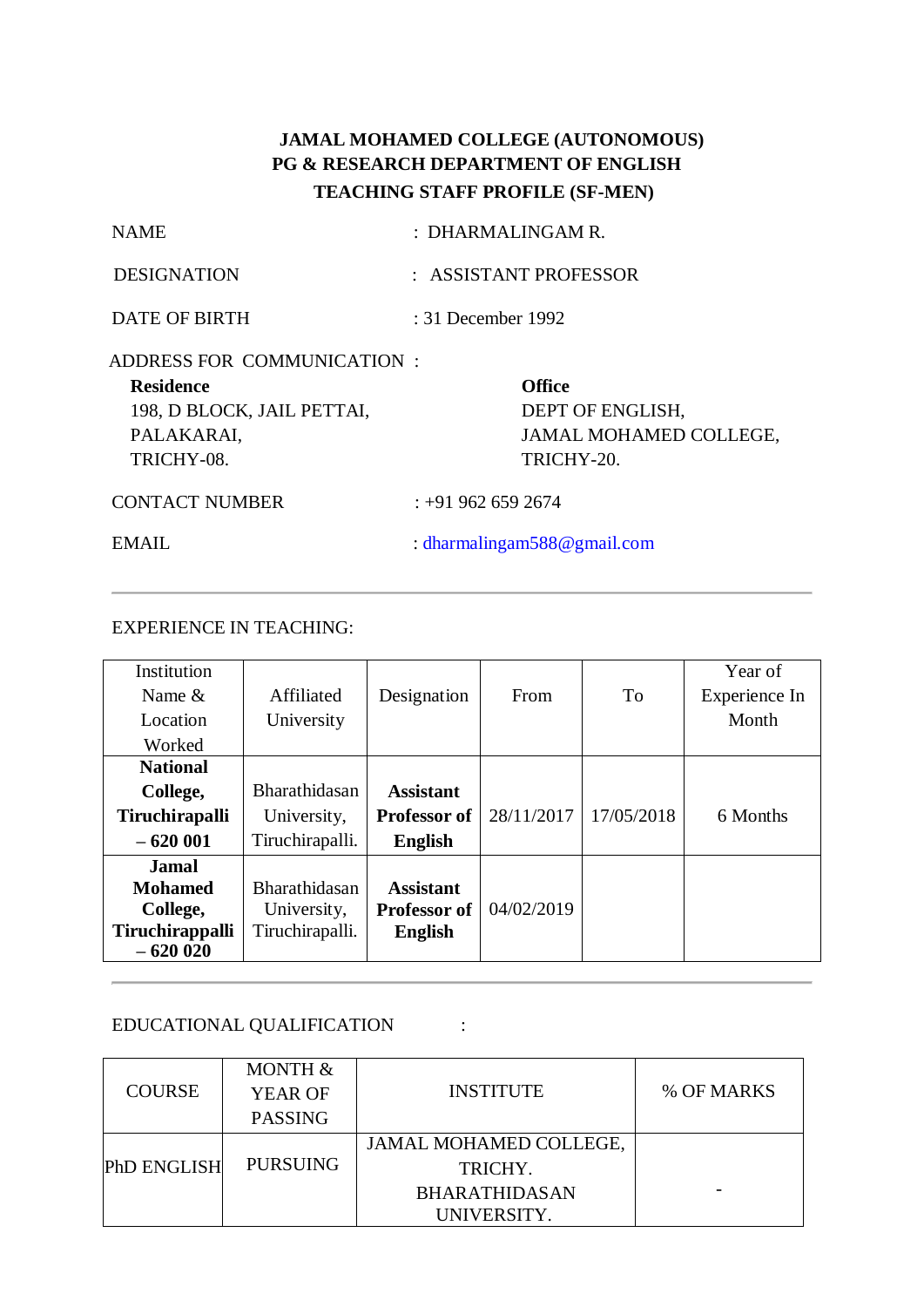| M. Ed.,<br><b>ENGLISH</b> | <b>MAY 2020</b> | <b>JENNEY'S COLLEGE OF</b><br><b>EDUCATION, TRICHY</b> | 65%    |
|---------------------------|-----------------|--------------------------------------------------------|--------|
|                           | <b>SEP 2017</b> | JAMAL MOHAMED COLLEGE,                                 |        |
| M. Phil.,                 |                 | TRICHY.                                                |        |
| <b>ENGLISH</b>            |                 | <b>BHARATHIDASAN</b>                                   | 73.5%  |
|                           |                 | UNIVERSITY.                                            |        |
|                           |                 | NATIONAL COLLEGE,                                      |        |
| M. A.,                    |                 | TRICHY.                                                | 64.63% |
| <b>ENGLISH</b>            | APR 2016        | <b>BHARATHIDASAN</b>                                   |        |
|                           |                 | UNIVERSITY.                                            |        |
|                           |                 | VIDYAA VIKAS COLLEGE OF                                |        |
|                           |                 | EDUCATION,                                             |        |
| B. Ed.,                   | <b>MAY 2014</b> | TIRUCHENGODE.                                          | 65.5%  |
| <b>ENGLISH</b>            |                 | <b>TAMILNADU TEACHER'S</b>                             |        |
|                           |                 | EDUCATION UNIVERSITY.                                  |        |
|                           |                 | St. JOSEPH'S COLLEGE,                                  |        |
| B. A.,                    |                 | TRICHY.                                                | 61.97% |
| <b>ENGLISH</b>            | APR 2013        | <b>BHARATHIDASAN</b>                                   |        |
|                           |                 | UNIVERSITY.                                            |        |
|                           |                 | GOVT., HR., SEC., SCHOOL,                              |        |
| <b>HSC</b>                | <b>MAR 2010</b> | NAMAKKAL.                                              | 53.38% |
|                           |                 | GOVT., HR., SEC., SCHOOL,                              |        |
| <b>SSLC</b>               | <b>MAR 2008</b> | NAMAKKAL.                                              | 77.2%  |

QUALIFICATION EXAM PASSED:

# **STATE ELIGIBILITY TEST FOR ASSISTANT PROFESSOR (SET 2018)**

**Register number: 16125921**